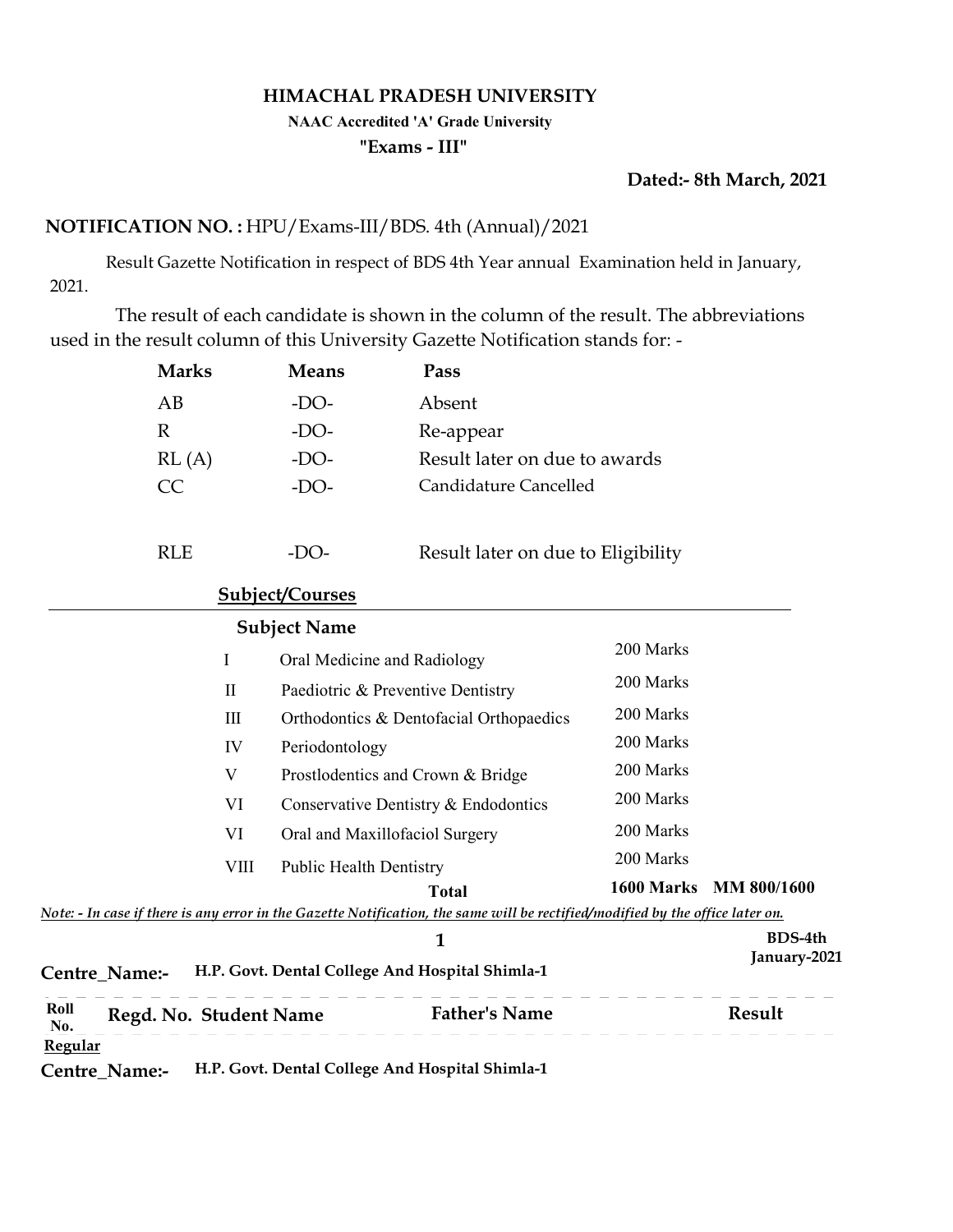Centre\_Name:- H.P. Govt. Dental College And Hospital Shimla-1

|                         | Centre_Name:-            | H.P. Govt. Dental College And Hospital Shimla-1 | $\overline{2}$                     | BDS-4th<br>January-2021 |
|-------------------------|--------------------------|-------------------------------------------------|------------------------------------|-------------------------|
| Roll                    |                          | Regd. No. Student Name                          | <b>Father's Name</b>               | Result                  |
| No.<br>Regular<br>23001 | 16-DCSM-13               | AAKARSHAN DHAR                                  | <b>ARVIND DHAR</b>                 | 995                     |
| 23002                   | 16-DCSM-15               | ABHISHEK KUMARI                                 | <b>LEKH RAJ</b>                    | 1071                    |
| 23003                   | 16-DCSM-16               | <b>AMANPREET</b>                                | DARSHAN SINGH                      | 1066                    |
| 23004                   | 16-DCSM-18               | ANAMIKA JAMWAL                                  | SHYAM SINGH JAMWAL                 | 1048                    |
| 23005                   | 16-DCSM-22               | <b>BHAWNA BANYAL</b>                            | NARESH KUMAR BANYAL                | 1037                    |
| 23006                   | 16-DCSM-25               | <b>DEEPIKA</b>                                  | GOVERDHAN SINGH                    | 1019                    |
| 23007                   | 16-DCSM-28               | <b>DIVYA KUMARI</b>                             | KAMAL KUMAR                        | 1044                    |
| 23010                   | 16-DCSM-32               | JYOTSNA CHAUHAN                                 | PURSHOTAM CHAUHAN                  | 1044                    |
| 23011                   | 16-DCSM-33               | KRISHMA MEHRA                                   | <b>VIPAN MEHRA</b>                 | 1154                    |
| 23012                   | 16-DCSM-63               | KUNJAM GAUTTAM                                  | <b>MADAN LAL</b>                   | 1085                    |
| 23013                   | 16-DCSM-36               | NEHA THAKUR                                     | PRAKASH CHAND                      | 1103                    |
| 23014                   | $16$ -DCSM-41            | POONAM DHIMAN                                   | SHAKTI CHAND                       | 1204                    |
| 23015                   | 16-DCSM-44               | PREMJYOT KAUR                                   | PARAMJEET SINGH<br><b>MALHOTRA</b> | 1042                    |
| 23016<br>23017          | 16-DCSM-43<br>14-GLK-558 | PRAGYA KAPOOR<br>RITU BHATIA                    | MOHIT KAPOOR<br><b>LEKH RAM</b>    | 1062<br>1117            |
| 23018                   | $15-MA-1008$             | SHUBHANGI PLAHNIAN                              | KULDEEP PLAHNIAN                   | 1083                    |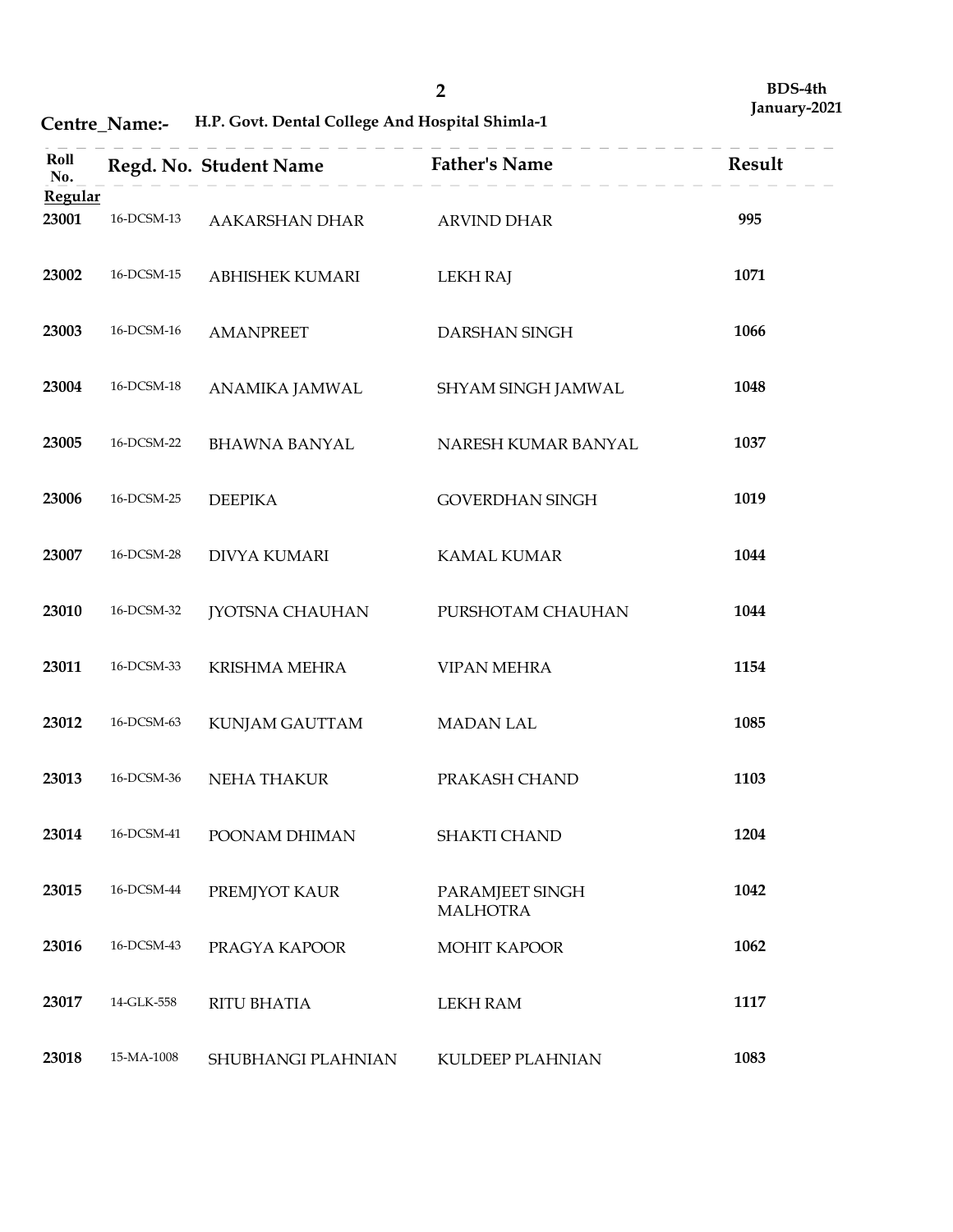|                  |                                          |                                                                    | $\mathbf{3}$                       | BDS-4th<br>January-2021 |
|------------------|------------------------------------------|--------------------------------------------------------------------|------------------------------------|-------------------------|
|                  | Centre_Name:-                            | H.P. Govt. Dental College And Hospital Shimla-1                    |                                    |                         |
| Roll<br>No.      |                                          | Regd. No. Student Name                                             | <b>Father's Name</b>               | Result                  |
| Regular<br>23019 | 16-DCSM-54                               | SHIWALI SINGH                                                      | K.K. SINGH                         | 1079                    |
| 23020            | 16-DCSM-56                               | SIMRAN BHATIA                                                      | ROMESH BHATIA                      | 1110                    |
| 23021            | 16-DCSM-58                               | SUNANDINI BLOSSOM                                                  | <b>GIRDHARI LAL</b>                | 1001                    |
| 23026            | 15-DCSM-45                               | MONIKA KUMARI                                                      | <b>SHIV CHARAN</b>                 | 1229                    |
| 23032            | 16-DCSM-55                               | SHREYA BHARDWAJ                                                    | RAJEEV BHARDWAJ                    | 1211                    |
| 23101            | Centre_Name:-<br>$16$ -DCSN-11 $\,$      | Himachal Dental College Sundernagar, Mandi (H.P.)<br><b>ANKITA</b> | PARDEEP KUMAR                      | 1072                    |
| 23102            | $16$ -DCSN-12 $\,$                       | ALKA DEVI                                                          | RAJ KUMAR                          | 1015                    |
| 23103            | 16-DCSN-13                               | <b>NEHA</b>                                                        | MUNI LAL                           | 933                     |
| 23104            | $16$ -DCSN-14 $\,$                       | SHILPA                                                             | <b>KARTAR CHAND</b>                | 943                     |
| 23107<br>23108   | $16$ -DCSN-17 $\,$<br>$16$ -DCSN-18 $\,$ | <b>SAMRITI</b>                                                     | <b>AJAY KUMAR</b>                  | 951<br>972              |
| 23109            | $16$ -DCSN-19 $\,$                       | NITIKA KUMARI<br>AMBIKA BHARDWAJ                                   | ROMESH CHAND<br>TILAK RAJ BHARDWAJ | 950                     |
| 23110            | $16$ -DCSN-20 $\,$                       | <b>RIYA</b>                                                        | RAJ KUMAR CHAUDHARY                | 927                     |
| 23111            | $16$ -DCSN-21 $\,$                       | DIVYA SHARMA                                                       | RAJEEV SHARMA                      | 905                     |
| 23112            | $16$ -DCSN-22 $\,$                       | SHUBHANGI CHAUDHARY                                                | R.K. CHAUDHARY                     | 1041                    |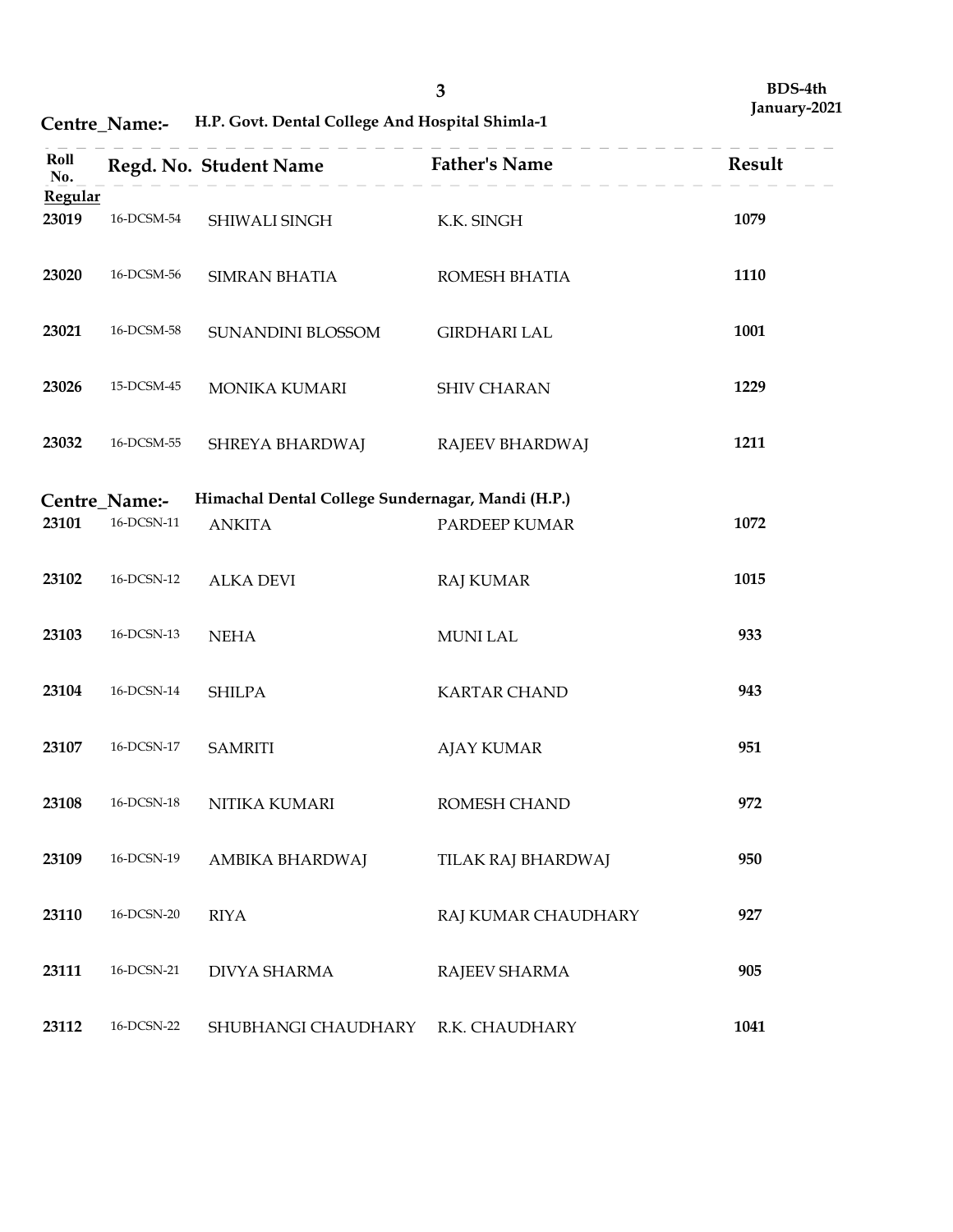Centre\_Name:- Himachal Dental College Sundernagar, Mandi (H.P.)

|                         | Centre_Name:-      | Himachal Dental College Sundernagar, Mandi (H.P.) | $\overline{\mathbf{4}}$    | BDS-4th<br>January-2021 |
|-------------------------|--------------------|---------------------------------------------------|----------------------------|-------------------------|
| Roll                    |                    | Regd. No. Student Name                            | <b>Father's Name</b>       | Result                  |
| No.<br>Regular<br>23113 | 16-DCSN-23         | SANDHI JASWAL                                     | <b>BALBIR SINGH JASWAL</b> | 992                     |
| 23114                   | 16-DCSN-24         | SRISHTI KUMARI                                    | DEEP CHAND                 | 967                     |
| 23115                   | 16-DCSN-25         | NEHA GUPTA                                        | <b>DINESH GUPTA</b>        | 909                     |
| 23116                   | 16-DCSN-26         | NEHA THAKUR                                       | PURSHOTAM CHAND            | 948                     |
| 23117                   | 16-DCSN-27         | <b>ISMAT JAHAN</b>                                | <b>ABDUL RASHEED</b>       | 926                     |
| 23118                   | $16$ -DCSN-28      | <b>REYA NEGI</b>                                  | ROOP SINGH NEGI            | $R/- III, VI,$          |
| 23119                   | $16$ -DCSN-29 $\,$ | <b>AKSHAY THAKUR</b>                              | SURENDER PAUL KASHYAP      | 1008                    |
| 23120                   | $16$ -DCSN-30 $\,$ | <b>DIVYA</b>                                      | OM PRAKASH ACHARYA         | 1002                    |
| 23121                   | $16$ -DCSN-31 $\,$ | SHAIFALI SHARMA                                   | SUDHIR SHARMA              | 930                     |
| 23122                   | $16$ -DCSN-32 $\,$ | <b>VRITI AKU</b>                                  | PRITPAL SINGH              | 1011                    |
| 23123                   | 16-DCSN-33         | VIBHUTI SHARMA                                    | VIPAN SHARMA               | 1022                    |
| 23124                   | 16-DCSN-34         | YASHIKA SHARMA                                    | YOG RAJ SHARMA             | 1024                    |
| 23125                   | $16$ -DCSN-35      | <b>AAKRITI THAKUR</b>                             | RAJINDER SINGH             | 933                     |
| 23126                   | $16$ -DCSN-36 $\,$ | ADITI CHANDEL                                     | SUSHIL KUMAR CHANDEL       | 950                     |
| 23127                   | 16-DCSN-37         | KRISHAN SUSHANT<br>KAUSHAL                        | KURAM DUTT KAUSHAL         | 931                     |
| 23128                   | $16$ -DCSN-38 $\,$ | PREETI                                            | MOHAN LAL                  | 934                     |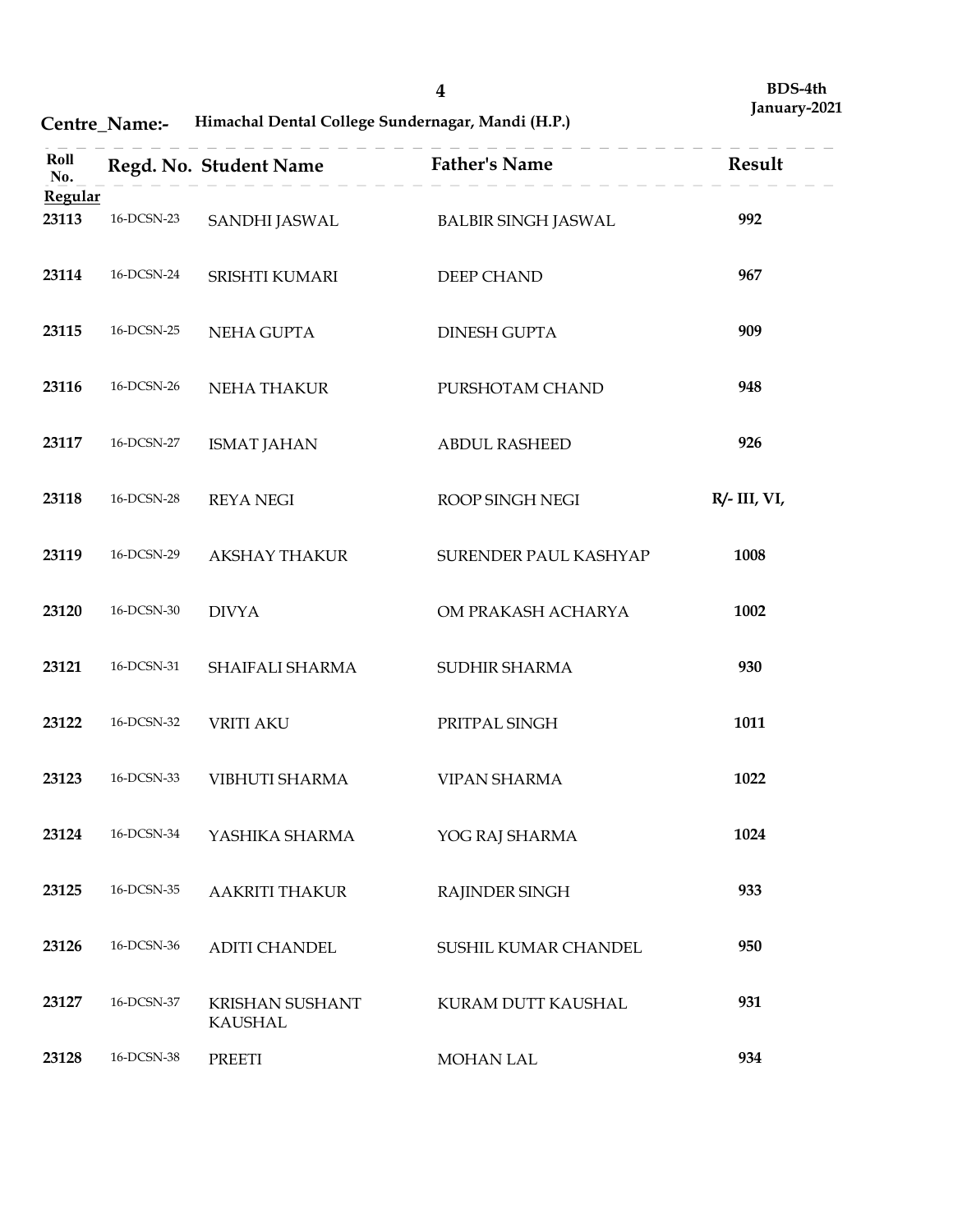# Centre\_Name:- Himachal Dental College Sundernagar, Mandi (H.P.)

|                  | Centre_Name:-                            | Himachal Dental College Sundernagar, Mandi (H.P.) | $\overline{5}$                          | BDS-4th<br>January-2021 |
|------------------|------------------------------------------|---------------------------------------------------|-----------------------------------------|-------------------------|
| Roll<br>No.      |                                          | Regd. No. Student Name                            | <b>Father's Name</b>                    | Result                  |
| Regular<br>23131 | 16-DCSN-41                               | ABHAYA SHARMA                                     | MUNISH SHARMA                           | 1054                    |
| 23132            | $16$ DCSN-42 $\,$                        | PRIYANKA JAMWAL                                   | KANTAR SINGH JAMWAL                     | 1023                    |
| 23133            | $16$ -DCSN-43                            | REEJUTA MAHAJAN                                   | RIPUDAMAN MAHAJAN                       | 1192                    |
| 23134            | 16-DCSN-44                               | ROMA LALWANI                                      | RAM KUMAR LALWANI                       | 1048                    |
| 23135            | 16-DCSN-45                               | <b>DIKSHA WALI</b>                                | VINOD KUMAR WALI                        | 1147                    |
| 23136            | 16-DCSN-46                               | <b>BHUMIKA GUPTA</b>                              | <b>VINAY KUMAR</b>                      | 1170                    |
| 23137            | $16$ -DCSN-47 $\,$                       | TEJASWINI KHAJURIA                                | <b>ANIL KHAJURIA</b>                    | 1031                    |
| 23138            | $16$ -DCSN-48 $\,$                       | <b>DIVIJ GUPTA</b>                                | <b>AJAY GUPTA</b>                       | 1000                    |
| 23139            | $16$ -DCSN-49                            | HARSIMRAN KAUR                                    | TARANJIT SINGH                          | 908                     |
| 23140            | $16$ -DCSN-50 $\,$                       | RUSHIL SHARMA                                     | <b>JITENDER SHARMA</b>                  | 1006                    |
| 23141            | $16$ -DCSN-51 $\,$                       | AKANKSHA RANA                                     | PAWAN S. RANA                           | 966                     |
| 23142            | $16$ -DCSN-52 $\,$                       | SHIKHA SHARMA                                     | RAKESH KUMAR                            | 1031                    |
| 23143            | $16$ -DCSN-53                            | SHIFALI SHARMA                                    | ASHOK SHARMA                            | 938                     |
| 23144            | $16$ -DCSN-54 $\,$<br>$16$ -DCSN-55 $\,$ | PREM LOHCHUB                                      | RAVINDER SINGH                          | 1012                    |
| 23145            | $16$ -DCSN-56                            | <b>SHEEN MISRI</b>                                | AJAY KUMAR MISRI<br>RAKESH KUMAR SHARMA | 1014<br>1020            |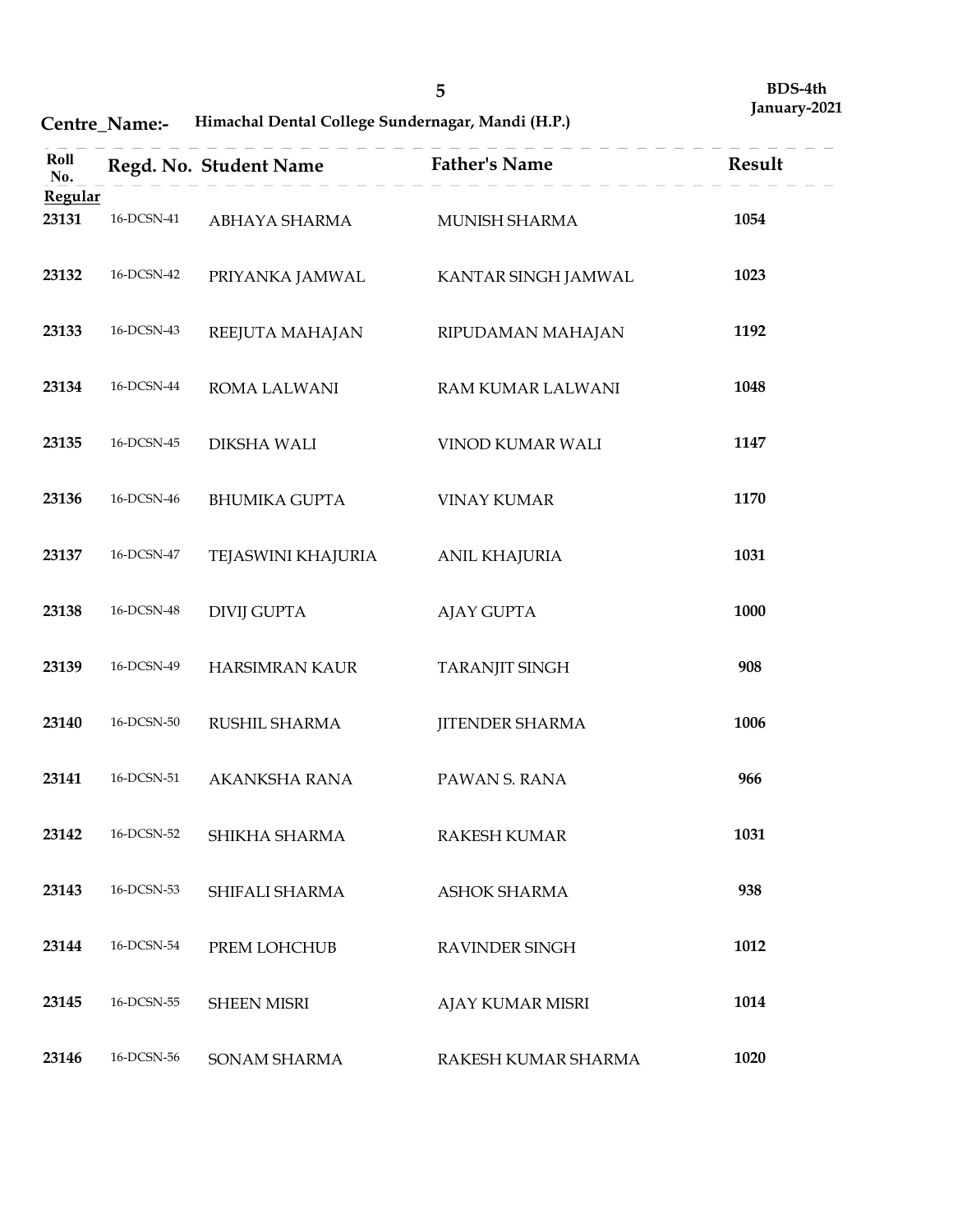Centre\_Name:- Himachal Dental College Sundernagar, Mandi (H.P.)

|                | Centre_Name:- | Himachal Dental College Sundernagar, Mandi (H.P.) | 6                      | BDS-4th<br>January-2021 |
|----------------|---------------|---------------------------------------------------|------------------------|-------------------------|
| Roll           |               | Regd. No. Student Name                            | <b>Father's Name</b>   | Result                  |
| No.<br>Regular |               |                                                   |                        |                         |
| 23147          | 16-DCSN-57    | ANMOL SETHI                                       | SANJAY SETHI           | 1021                    |
| 23148          | 16-DCSN-58    | SOURAV THAKUR                                     | <b>JAI SINGH</b>       | 878                     |
| 23149          | 15-DCK-430    | <b>RITU SHARMA</b>                                | RAVI SHARMA            | 990                     |
| 23150          | 14-DBBA-16    | SHAIFALI KAISTHA                                  | <b>SANJEEV KAISTHA</b> | 1000                    |
|                | Centre_Name:- | M.N.D.A.V. Dental College Tatul Solan (H.P.)      |                        |                         |
| 20347          | 13-DSN-48     | SHEFALI CHARAK                                    | RANJIT SINGH CHARAK    | 850                     |
| 22346          | $15$ -DSN-45  | SAHIL SHARMA                                      | <b>SURENDER KUMAR</b>  | 822                     |
| 23301          | 16-DSN-01     | AABHA SHARMA                                      | NARENDER DUTT          | 940                     |
| 23302          | 16-DSN-02     | AAKRITI CHAUDHARY                                 | <b>UDHAM SINGH</b>     | 929                     |
| 23303          | 16-DSN-10     | AAYUSHI                                           | RAM SWAROOP PUNIA      | 947                     |
| 23304          | 16-DSN-03     | AERIKA KAUSHAL                                    | RAJ KUMAR KAUSHAL      | 1015                    |
| 23305          | $16$ -DSN-05  | ANJALI                                            | RAMESH CHANDRA         | 913                     |
| 23306          | 16-DSN-06     | ANJALI BHARTI                                     | <b>BALBIR SINGH</b>    | 926                     |
| 23307          | 16-DSN-07     | ANOOP SINGH THAKUR                                | LAKHBIR SINGH THAKUR   | 936                     |
| 23308          | 16-DSN-08     | ARCHITA SINGH                                     | <b>BHUPINDER SINGH</b> | 943                     |
| 23310          | 16-DSN-11     | <b>BINNY PLATHIA</b>                              | RASHPAL SINGH          | 961                     |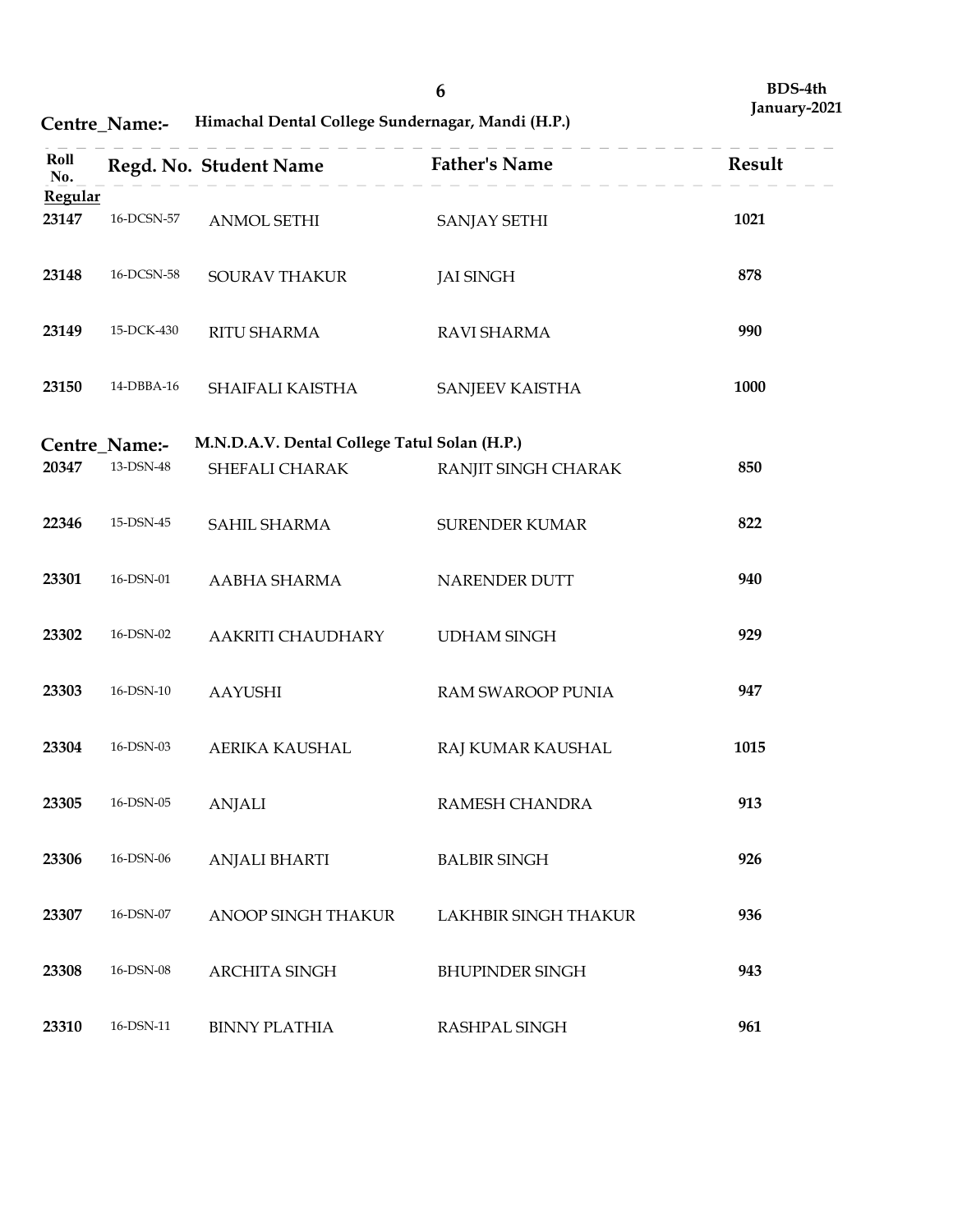Centre\_Name:- M.N.D.A.V. Dental College Tatul Solan (H.P.)

|                  | Centre_Name:-     | M.N.D.A.V. Dental College Tatul Solan (H.P.) | $\overline{7}$           | BDS-4th<br>January-2021 |
|------------------|-------------------|----------------------------------------------|--------------------------|-------------------------|
| Roll<br>No.      |                   | Regd. No. Student Name                       | <b>Father's Name</b>     | Result                  |
| Regular<br>23311 | 16-DSN-12         | <b>JASPREET KAUR</b>                         | DARSHAN SINGH SAINI      | 953                     |
| 23312            | 16-DSN-13         | KASHIKA RANA                                 | <b>BALBIR SINGH RANA</b> | 926                     |
| 23313            | 16-DSN-14         | <b>KRITIKA THAKUR</b>                        | ARJUN SINGH THAKUR       | 992                     |
| 23314            | 16-DSN-15         | KULDEEP SINGH                                | <b>DALIP SINGH</b>       | 1013                    |
| 23315            | 16-DSN-17         | MANISHA DOGRA                                | <b>RAMESH CHAND</b>      | 909                     |
| 23316            | $16$ -DSN-18 $\,$ | MEHAK GUPTA                                  | NAVEEN GUPTA             | 977                     |
| 23317            | $16$ -DSN-19 $\,$ | PRACHI GARG                                  | <b>BHUMESH GARG</b>      | 984                     |
| 23318            | $16$ -DSN-20 $\,$ | PREKSHITA MAHAJAN                            | MUKESH MAHAJAN           | 930                     |
| 23319            | $16$ -DSN-21      | PREM LATA                                    | KANSHI RAM               | 992                     |
| 23320            | $16$ -DSN-23      | PRIYANKA RATHOR                              | RANJEET SINGH            | 969                     |
| 23321            | $16$ -DSN-22 $\,$ | REENA DEVI                                   | <b>BRIJ LAL</b>          | 883                     |
| 23322            | $16$ -DSN-24      | <b>RINCHAN</b>                               | BALWANT SINGH            | 917                     |
| 23323            | 14-GCA-172        | RISHABH BHOGAL                               | SURINDER MOHAN           | 1011                    |
| 23324            | $16$ -DSN-25      | RITIKA SHARMA                                | SARWAN KUMAR SHARMA      | 994                     |
| 23325            | $16$ -DSN-26      | SANIKA SHARMA                                | SUBHASH CHAND            | 938                     |
| 23326            | $16$ -DSN-27 $\,$ | SHAHRUKH SHINE                               | ASRAF ALI LASKAR         | 918                     |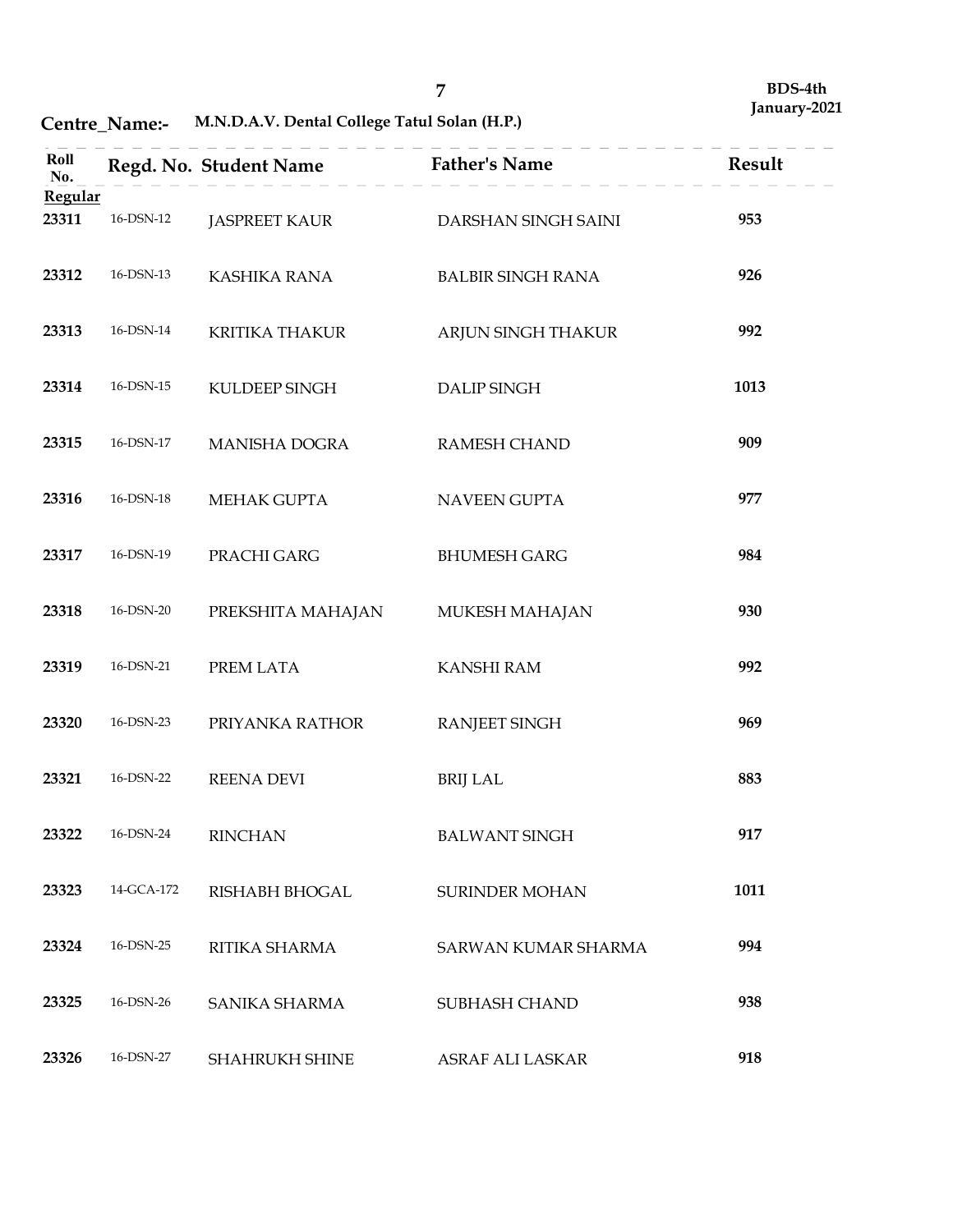Centre\_Name:- M.N.D.A.V. Dental College Tatul Solan (H.P.)

|                         |                           |                                                    |                                  | BDS-4th      |
|-------------------------|---------------------------|----------------------------------------------------|----------------------------------|--------------|
|                         | Centre_Name:-             | M.N.D.A.V. Dental College Tatul Solan (H.P.)       | $\bf 8$                          | January-2021 |
| Roll                    |                           | Regd. No. Student Name                             | <b>Father's Name</b>             | Result       |
| No.<br>Regular<br>23328 | 16-DSN-29                 | SHREYA SHARMA                                      | NARENDER KUMAR                   | 1088         |
| 23329                   | 16-DSN-30                 | SNEHA MISHRA                                       | <b>BHOLA SHANKAR MISHRA</b>      | 935          |
| 23330                   | 16-DSN-31                 | SOUMYA DUREJA                                      | MUKESH DUREJA                    | 981          |
| 23332                   | 16-DSN-33                 | <b>SURESH KUMAR</b>                                | NARBU RAM                        | 922          |
| 23334                   | 16-DSN-35                 | <b>VAINY JAIN</b>                                  | PRAMOD KUMAR JAIN                | 1022         |
|                         | Centre_Name:-             | Bhojia Dental College & Hospital Budh, Baddi Solan |                                  |              |
| 22254                   | $15\mbox{-}\text{DGN-}51$ | RAMANSH BHARDWAJ                                   | PUNEET BHARDWAJ                  | 843          |
| 23201                   | 16-DGN-34                 | AASHIMA SHARMA                                     | <b>RAJESH KUMAR</b>              | 1030         |
| 23202                   | $16$ -DGN-17 $\,$         | AMBIKA DHAULTA                                     | YASH PAL SINGH<br><b>DHAULTA</b> | 938          |
| 23203                   | $16$ -DGN-45              | <b>ANISH KUMARI</b>                                | <b>ASHOK KUMAR</b>               | 967          |
| 23204                   | 16-DGN-23                 | <b>ANKITA SOOD</b>                                 | ATUL KUMAR SOOD                  | 1039         |
| 23205                   | $16$ -DGN-36 $\,$         | ANSHU                                              | <b>SANJAY KUMAR</b>              | 998          |
| 23206                   | 16-DGN-12                 | <b>ARUSHI</b>                                      | ANURAG SINGH                     | 982          |
| 23207                   | $16$ -DGN-30 $\,$         | ARUSHI DOGRA                                       | PAWAN KUMAR                      | 986          |
| 23208                   | $16$ -DGN-14 $\,$         | <b>ARVIND KAUR</b>                                 | NIRMAL SINGH                     | 997          |
| 23209                   | 16-DGN-49                 | <b>BEAUTY RANI</b>                                 | <b>BABLU KUMAR</b>               | 994          |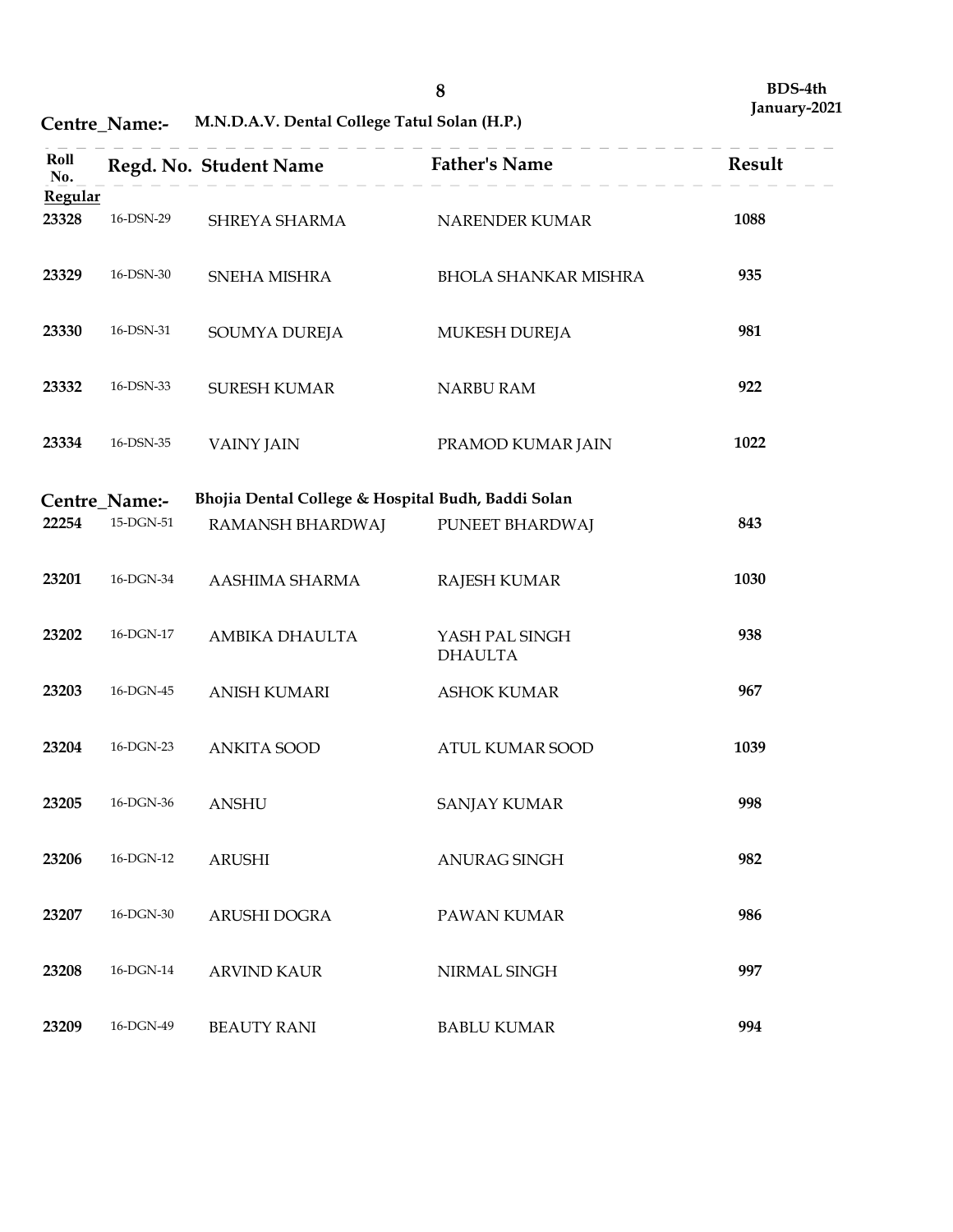# Centre\_Name:- Bhojia Dental College & Hospital Budh, Baddi Solan

|                  | Centre_Name:-     | Bhojia Dental College & Hospital Budh, Baddi Solan | $\boldsymbol{9}$                  | BDS-4th<br>January-2021 |
|------------------|-------------------|----------------------------------------------------|-----------------------------------|-------------------------|
| Roll<br>No.      |                   | Regd. No. Student Name                             | <b>Father's Name</b>              | Result                  |
| Regular<br>23210 | 16-DGN-13         | CHANCHAL KUMARI                                    | <b>RAKESH KUMAR</b>               | 1045                    |
| 23211            | 16-DGN-16         | DEVYANI THAKUR                                     | <b>BALWANT THAKUR</b>             | 959                     |
| 23212            | $16$ -DGN- $10$   | DIVYA VASHISTA                                     | <b>GURDEV CHAND</b>               | 997                     |
| 23213            | 16-DGN-50         | <b>GURLEEN KAUR</b>                                | <b>AVTAR SINGH</b>                | 1075                    |
| 23214            | 16-DGN-22         | KARUNA CHOUDHARY                                   | <b>SUNIL KUMAR</b><br>CHOUDHARY   | 1185                    |
| 23215            | 16-DGN-51         | <b>MANDEEP KAUR</b>                                | RAJINDER SINGH                    | 997                     |
| 23216            | 16-DGN-38         | MOKSHIKA SHARMA                                    | SHAMEEK SHARMA                    | 1185                    |
| 23217            | 16-DGN-25         | <b>MONEETA</b>                                     | <b>HARISH KUMAR</b>               | 1022                    |
| 23218            | $16$ -DGN-44 $\,$ | MONIKA BHOWMICK                                    | MANOJ D BHOWMICK                  | 1011                    |
| 23219            | 16-DGN-31         | <b>NEHA</b>                                        | SURESH SINGH                      | 972                     |
| 23220            | $16$ -DGN-48 $\,$ | NITIKA GUPTA                                       | <b>RAJEEV GUPTA</b>               | 1017                    |
| 23221            | 16-DGN-11         | <b>OJASVINI BALI</b>                               | SATINDER BALI                     | 998                     |
| 23223            | 16-DGN-47         | PRIYANKA SEONIE                                    | <b>GAUTAM SEONIE</b>              | 1044                    |
| 23225            | $16$ -DGN-15 $\,$ | SHILPA CHOUDHARY                                   | <b>ASHWANI KUMAR</b><br>CHOUDHARY | 990                     |
| 23226            | 16-DGN-19         | SHREYA THAKUR                                      | <b>DUNI CHAND THAKUR</b>          | 950                     |
| 23227            | 16-DGN-43         | TANUPREET KAUR                                     | AMARJOT SINGH                     | 991                     |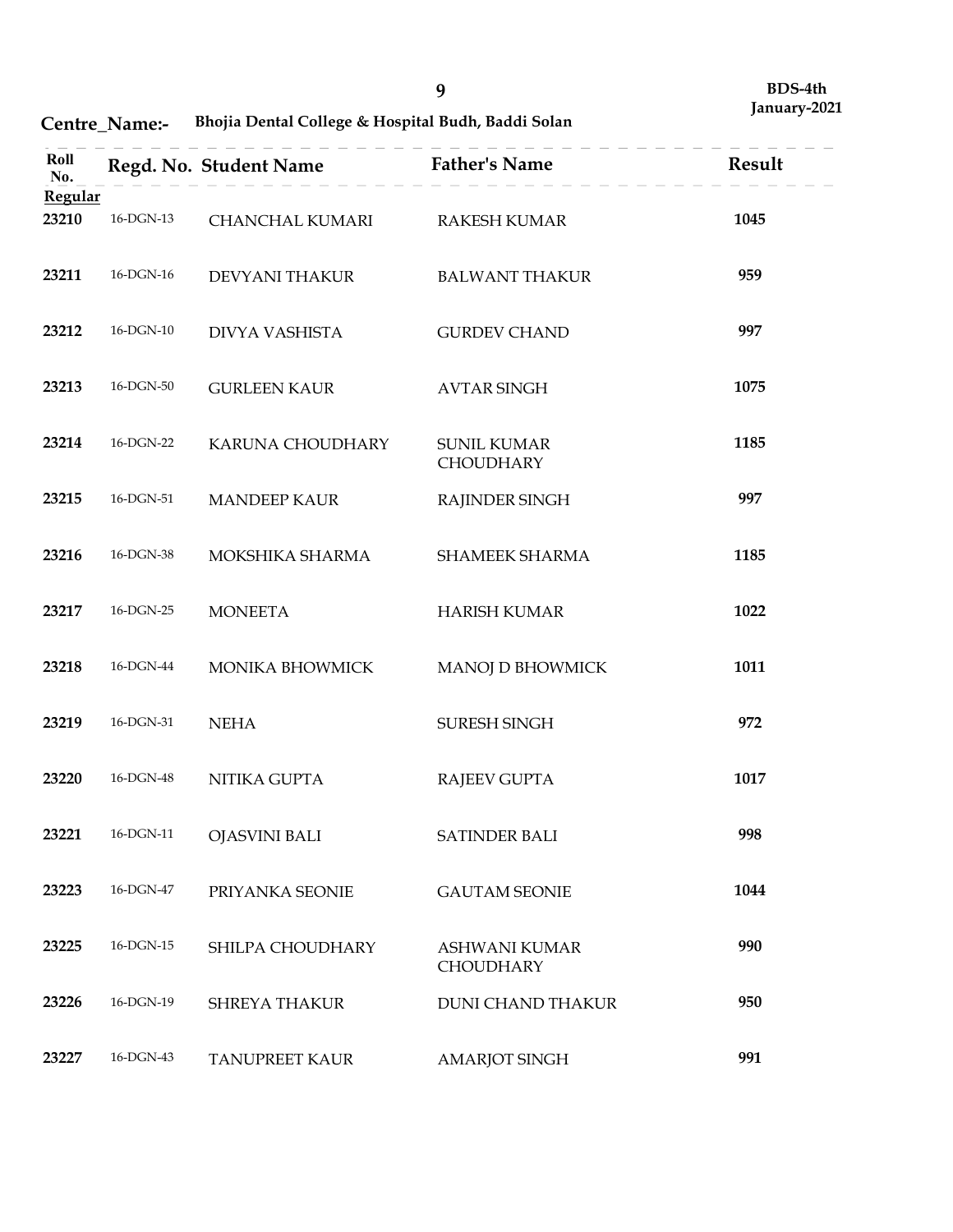# Centre\_Name:- Bhojia Dental College & Hospital Budh, Baddi Solan

|                  |                                                           |                                                    | 10                                                                | BDS-4th<br>January-2021 |
|------------------|-----------------------------------------------------------|----------------------------------------------------|-------------------------------------------------------------------|-------------------------|
|                  | Centre_Name:-                                             | Bhojia Dental College & Hospital Budh, Baddi Solan |                                                                   |                         |
| Roll<br>No.      |                                                           | Regd. No. Student Name                             | <b>Father's Name</b>                                              | Result                  |
| Regular<br>23228 | 16-DGN-33                                                 | URVASHI RAINA                                      | RAJINDER KUMAR RAINA                                              | 987                     |
| 23229            | 16-DGN-46                                                 | YAMINI SEONIE                                      | NITESH SEONIE                                                     | 996                     |
| 23230            | 16-DGN-20                                                 | <b>ABHAY KUMAR</b>                                 | <b>SANT RAM</b>                                                   | 987                     |
| 23231            | 16-DGN-18                                                 | <b>ABHIJEET SINGH</b>                              | SUKHVINDER SINGH                                                  | 970                     |
| 23232            | 16-DGN-42                                                 | AJITESH KAPLISH                                    | VINOD KUMAR DOGRA                                                 | 1074                    |
| 23233            | 16-DGN-32                                                 | <b>ANKIT PARMAR</b>                                | K.C. PARMAR                                                       | 970                     |
| 23234            | $16$ -DGN-35 $\,$                                         | <b>ARVIND SAHU</b>                                 | ASHARFI LAL SAHU                                                  | 995                     |
| 23235            | $16$ -DGN- $41\,$                                         | <b>AASHISH SONIK</b>                               | <b>SANJEEV SONIK</b>                                              | 989                     |
| 23236            | $16$ -DGN-28 $\,$                                         | <b>AVINASH YADAV</b>                               | PREM SINGH                                                        | 968                     |
| 23237            | $16$ -DGN-37                                              | <b>MAANKETA</b>                                    | <b>SANJAY TYAGI</b>                                               | 1167                    |
| 23238            | $16$ -DGN- $40\,$                                         | PRABHAT SHARMA                                     | DIWAKAR SHARMA                                                    | 1051                    |
| 23240            | 16-DGN-29                                                 | SHAURYA NEGI                                       | KHEM SINGH NEGI                                                   | 1005                    |
| 23241<br>23242   | $16\mbox{-} \mathrm{DGN}\mbox{-} 24$<br>$16$ -DGN-21 $\,$ | <b>SURAJ PATHAK</b><br><b>SURAJ SHARMA</b>         | SURESH KUMAR<br>PRAKASH CHAND                                     | 926<br>983              |
|                  | Centre_Name:-                                             |                                                    | Himachal Institute of Dental Sciences Paonta Sahib Sirmour (H.P.) |                         |
| 20490            | 13-HIDS-69                                                | SUNEEL KUMAR                                       | <b>ASHOK KUMAR</b>                                                | 810                     |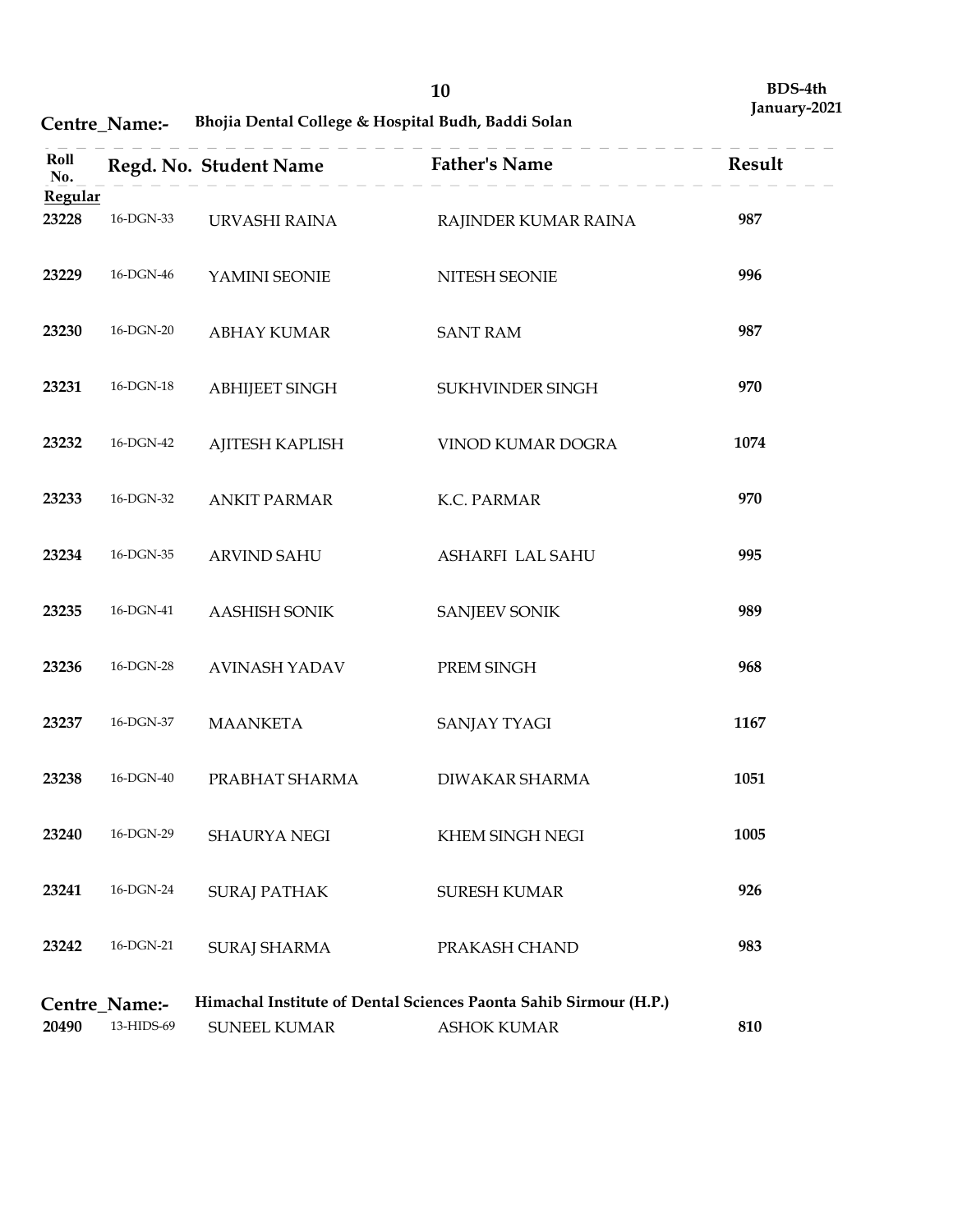# Centre\_Name:- Himachal Institute of Dental Sciences Paonta Sahib Sirmour (H.P.)

|                  | Centre_Name:-      |                                        | 11<br>Himachal Institute of Dental Sciences Paonta Sahib Sirmour (H.P.) | BDS-4th<br>January-2021 |
|------------------|--------------------|----------------------------------------|-------------------------------------------------------------------------|-------------------------|
| Roll<br>No.      |                    | Regd. No. Student Name                 | <b>Father's Name</b>                                                    | Result                  |
| Reapper<br>21408 | 14-HIDS-27         | <b>AMJAD YUNUS</b>                     | <b>MOHD YUNUS</b>                                                       | 854                     |
| 21442            | 14-HIDS-60         | <b>KUMAR ROHIT</b>                     | RAM BABU CHOUDHARY                                                      | 818                     |
| 22409            | 15-HIDS-27         | <b>ANKUR NAYAK</b>                     | <b>AKSHAY NAYAK</b>                                                     | 840                     |
| 22415            | 15-HIDS-67         | <b>BHAULEEN KAUR</b>                   | KAWALJIT SINGH                                                          | 855                     |
| 22448            | 15-HIDS-50         | NISHTA CHOUDHARY                       | SURJIT CHOUDHARY                                                        | 816                     |
| 22468            | 15-HIDS-23         | <b>SANA AJAZ</b>                       | <b>AJAZ AHMED</b>                                                       | 823                     |
| 22487            | 15-HIDS-24         | TENZIN LHAGYAL                         | SONAM WANGDU                                                            | 843                     |
| 23401            | $16$ -HIDS-74 $\,$ | SONAM JORDEN BHUTIA                    | KARMA SONAM BHUTIA                                                      | 954                     |
| 23402            | 16-HIDS-75         | SRIJANA TAMANG                         | <b>BUDHI MAN TAMANG</b>                                                 | 977                     |
| 23403            | 16-HIDS-76         | SRISHTI JAIN                           | SANJAY KUMAR JAIN                                                       | 1060                    |
| 23404            | 16-HIDS-77         | SUVIDHI KAUSHAL                        | RAMESH KAUSHAL                                                          | 860                     |
| 23405            | 16-HIDS-22         | <b>SWATI THAKUR</b>                    | <b>BHARAT KUMAR</b>                                                     | 1153                    |
| 23406            | 16-HIDS-78         | TANIYA BHAGAT                          | SURESH KUMAR                                                            | 983                     |
| 23407            | 16-HIDS-23         | <b>TANVI</b>                           | PAWAN GUPTA                                                             | 1064                    |
| 23408            | 16-HIDS-79         | <b>TANVI KAPOOR</b>                    | SHAMMI KAPOOR                                                           | 933                     |
| 23409            | 16-HIDS-80         | TENZING WANGMU BHUTIA BHAICHUNG BHUTIA |                                                                         | 964                     |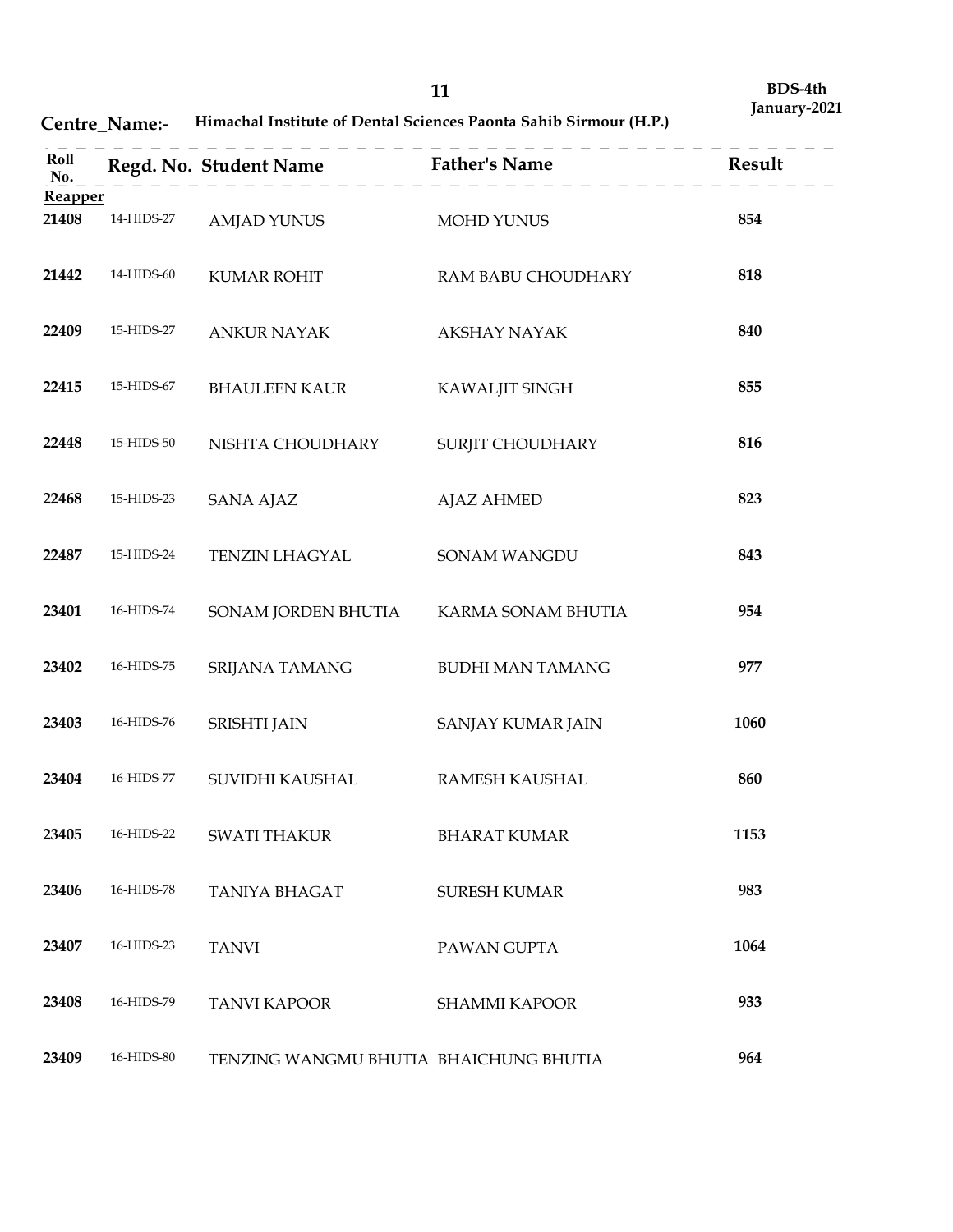| Centre Name:- | <b>Himachal Institute of Dental Sciences Paonta Sahib Sirmour (H.P.)</b> |  |
|---------------|--------------------------------------------------------------------------|--|
|---------------|--------------------------------------------------------------------------|--|

|                  | Centre_Name:-                            |                                     | 12<br>Himachal Institute of Dental Sciences Paonta Sahib Sirmour (H.P.) | BDS-4th<br>January-2021 |
|------------------|------------------------------------------|-------------------------------------|-------------------------------------------------------------------------|-------------------------|
| Roll<br>No.      |                                          | Regd. No. Student Name              | <b>Father's Name</b>                                                    | Result                  |
| Regular<br>23410 | 16-HIDS-24                               | VIJAY LAXMI                         | <b>LEHAR SINGH</b>                                                      | 918                     |
| 23411            | 16-HIDS-81                               | VINAYAK SHARMA                      | VIKRANT SHARMA                                                          | 934                     |
| 23412            | 16-HIDS-82                               | YARGAY TENDEL BHUTIA                | KARMA GYATSHO BHUTIA                                                    | 873                     |
| 23413            | 16-HIDS-83                               | YASHIKA ARYA                        | <b>KISHAN ARYA</b>                                                      | 835                     |
| 23414            | 16-HIDS-25                               | AARSHI THAKUR                       | RAJINDER KUMAR<br><b>BHANDARI</b>                                       | 1004                    |
| 23415            | 16-HIDS-26                               | AAYUSHI SHARMA                      | RAM KUMAR SHARMA                                                        | 1058                    |
| 23416            | $16$ -HIDS-27 $\,$                       | ABHISHEK SHARMA                     | RAJESH KUMAR SHARMA                                                     | 884                     |
| 23417            | 16-HIDS-28                               | <b>ADITI BHARDWAJ</b>               | SUBHASH BHARDWAJ                                                        | 883                     |
| 23418            | 16-HIDS-29                               | AKSHITA ABROL                       | <b>JYOTI PARKASH</b>                                                    | 972                     |
| 23419            | $16$ -HIDS-30 $\,$                       | ALISHA DOGRA                        | <b>BIPIN DOGRA</b>                                                      | 921                     |
| 23422            | 16-HIDS-33                               | <b>ANJALI</b>                       | KULDEEP SINGH                                                           | 1068                    |
| 23423            | $16$ -HIDS-34 $\,$                       | <b>ANMOL</b>                        | SUBHASH CHANDER                                                         | 955                     |
| 23425<br>23426   | $16$ -HIDS-36 $\,$<br>$16$ -HIDS-37 $\,$ | <b>ARIBA KHAN</b>                   | MOHD AHAMAD KHAN                                                        | 924<br>894              |
| 23427            | 14-SL-425                                | ARNAV BHAGIRATH<br><b>ARPAN SUD</b> | RAJNISH BHAGIRATH<br>RAVI BHUSHAN                                       | 1019                    |
| 23428            | 16-HIDS-38                               | ARSHI                               | DEV RAJ                                                                 | 960                     |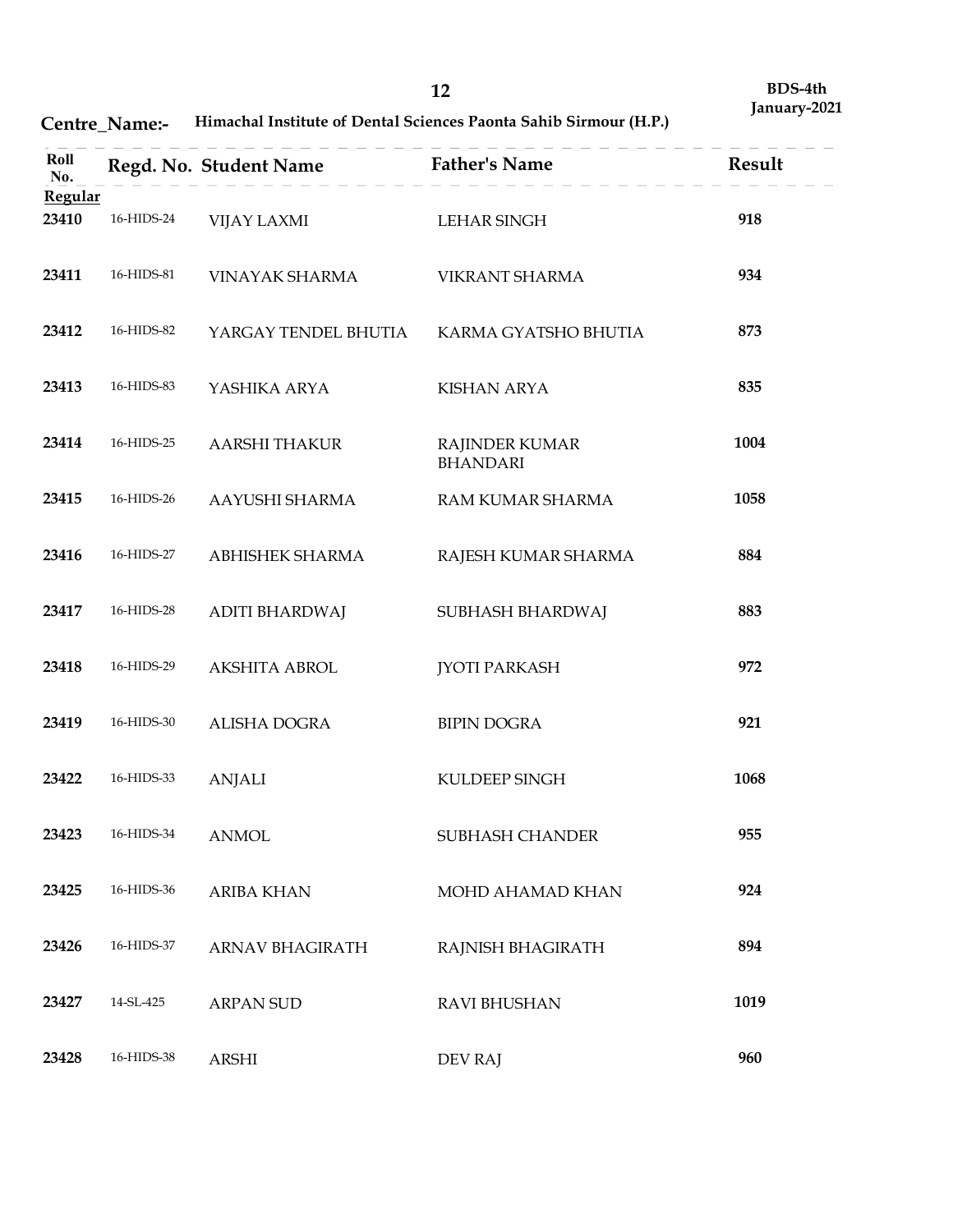# Centre\_Name:- Himachal Institute of Dental Sciences Paonta Sahib Sirmour (H.P.)

|                         | Centre_Name:- |                        | 13<br>Himachal Institute of Dental Sciences Paonta Sahib Sirmour (H.P.) | BDS-4th<br>January-2021 |
|-------------------------|---------------|------------------------|-------------------------------------------------------------------------|-------------------------|
| Roll                    |               | Regd. No. Student Name | <b>Father's Name</b>                                                    | Result                  |
| No.<br>Regular<br>23429 | 16-HIDS-39    | ASHISH KAPOOR          | ASHOK KUMAR KAPOOR                                                      | 951                     |
| 23430                   | 16-HIDS-14    | DEEPIKA VERMA          | <b>SANJAY VERMA</b>                                                     | 974                     |
| 23431                   | 16-HIDS-40    | DEEPTI JOSHI           | CHANDRA SHEKHAR JOSHI                                                   | 1053                    |
| 23432                   | 16-HIDS-15    | <b>DIKSHA</b>          | <b>TILAK RAJ</b>                                                        | 988                     |
| 23433                   | 16-HIDS-41    | DILPREET SINGH SAINI   | <b>GULZAR SINGH SAINI</b>                                               | 1097                    |
| 23434                   | 16-HIDS-16    | DIVYA KOHLI            | <b>JOGINDER PAL</b>                                                     | 954                     |
| 23435                   | 16-HIDS-42    | <b>GARIMA SINGH</b>    | RAJEEV SINGH                                                            | 889                     |
| 23436                   | 16-HIDS-43    | <b>GARV BHARGAV</b>    | RAJESH KUMAR SHARMA                                                     | 1007                    |
| 23437                   | 16-HIDS-44    | <b>HIMANI</b>          | <b>VIJAY KUMAR</b>                                                      | 868                     |
| 23438                   | 16-HIDS-45    | HIMSHIKHA CHANDEL      | ASHWANI KUMAR<br><b>CHANDEL</b>                                         | 923                     |
| 23439                   | 16-HIDS-46    | <b>ISHIKA KAUSHIK</b>  | VINOD KR. SHARMA                                                        | 954                     |
| 23442                   | 16-HIDS-49    | <b>KRITIKA THAKUR</b>  | PARVINDER KUMAR                                                         | 911                     |
| 23444                   | 16-HIDS-50    | <b>LIGAM PADU</b>      | <b>JUMLI PADU</b>                                                       | 950                     |
| 23445                   | 16-HIDS-51    | MEENAKSHI KUMARI       | RAKESH KUMAR DOGRA                                                      | 970                     |
| 23446                   | 16-HIDS-52    | MEGHA DHADWAL          | <b>ASHWANI KUMAR</b><br><b>DHADWAL</b>                                  | 985                     |
| 23447                   | 16-HIDS-53    | MEHAK KAW              | <b>ASHVANI KAW</b>                                                      | 970                     |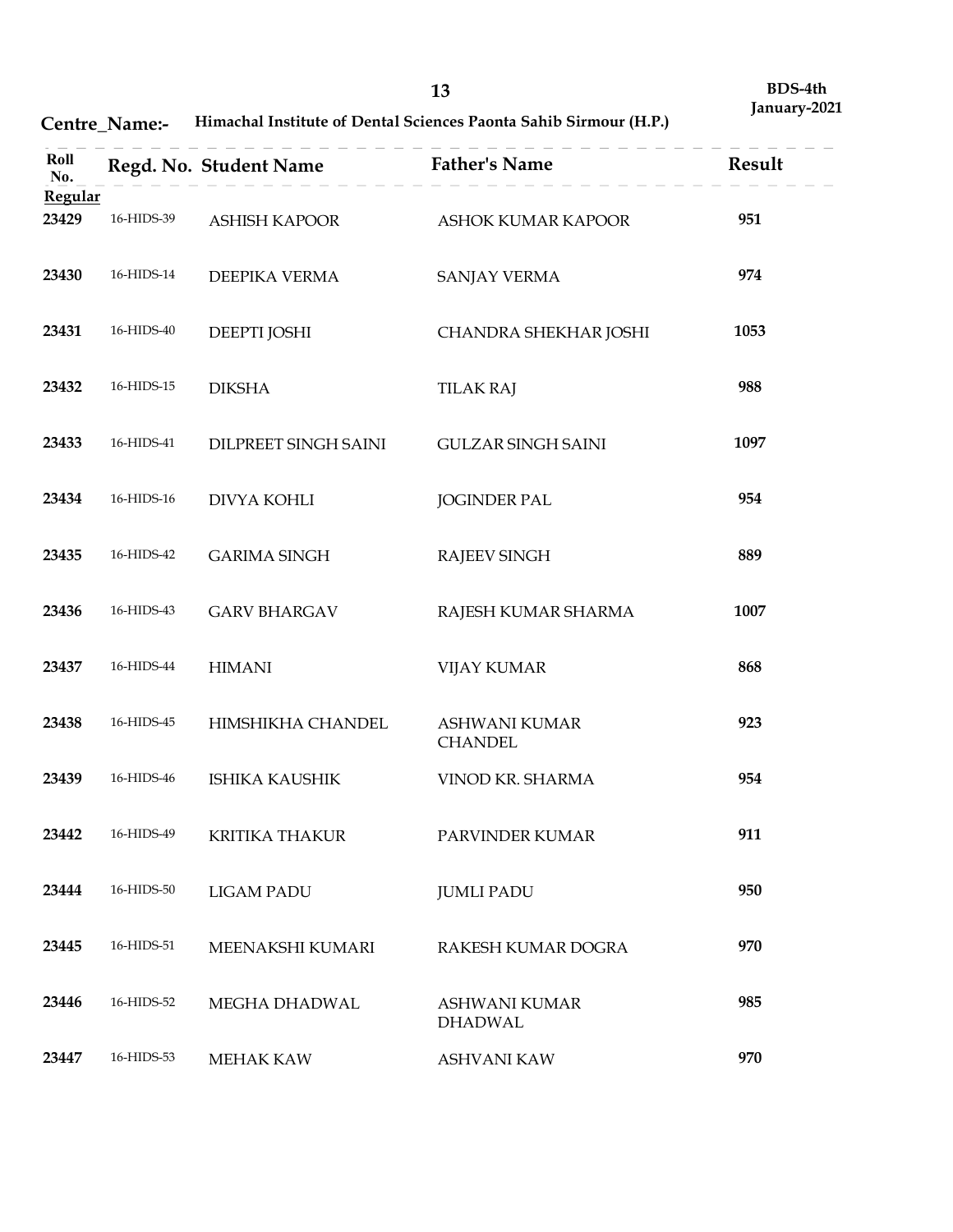| Himachal Institute of Dental Sciences Paonta Sahib Sirmour (H.P.) |
|-------------------------------------------------------------------|
|                                                                   |

|                         | Centre_Name:-            |                                   | 14<br>Himachal Institute of Dental Sciences Paonta Sahib Sirmour (H.P.) | BDS-4th<br>January-2021 |
|-------------------------|--------------------------|-----------------------------------|-------------------------------------------------------------------------|-------------------------|
| Roll                    |                          | Regd. No. Student Name            | <b>Father's Name</b>                                                    | Result                  |
| No.<br>Regular<br>23448 | 16-HIDS-54               | <b>NAKSHITA</b>                   | <b>SANDEEP KUMAR</b>                                                    | 888                     |
| 23449                   | 16-HIDS-55               | NANCY CHANGRA                     | PARMODH SINGH                                                           | 928                     |
| 23450                   | 16-HIDS-18               | NEHA SHARMA                       | <b>RAJ PAL</b>                                                          | 891                     |
| 23452                   | 16-HIDS-56               | <b>NITIKA</b>                     | <b>VIPIN CHANDER</b>                                                    | 904                     |
| 23453                   | 16-HIDS-57               | PARNIKA SHARMA                    | NISHANT SHARMA                                                          | 929                     |
| 23454                   | 16-HIDS-20               | POONAM SHARMA                     | RAKESH SHARMA                                                           | 1020                    |
| 23455                   | 16-HIDS-58               | PRABHPREET KAUR                   | KULDEEP SINGH                                                           | 989                     |
| 23456                   | 16-HIDS-21               | PRATIBHA THAKUR                   | <b>BASANT THAKUR</b>                                                    | 901                     |
| 23457                   | 16-HIDS-60               | PRERNA                            | SUSHIL KUNDAL                                                           | 920                     |
| 23458                   | 16-HIDS-61               | PRIYANKA KUMARI                   | RAM CHANDRA SAHU                                                        | 884                     |
| 23459                   | 16-HIDS-62               | <b>RAFIA NISAR</b>                | NISAR AHMED SHEIKH                                                      | 965                     |
| 23460                   | 16-HIDS-63               | REEDAIY PAL SINGH                 | JASVINDER PAL SINGH                                                     | 909                     |
| 23461                   | 16-HIDS-64               | SAMEEKSHA SEHGAL                  | RAJINDER SEHGAL                                                         | 969                     |
| 23462<br>23463          | 16-HIDS-65<br>16-HIDS-66 | SAMRIDH SHARMA<br>SAURABH CHAUHAN | <b>SURESH KUMAR</b><br><b>ASHOK KUMAR</b>                               | 946<br>885              |
| 23464                   | 16-HIDS-67               | SHEETAL SHARMA                    | <b>TILAK RAJ</b>                                                        | 960                     |